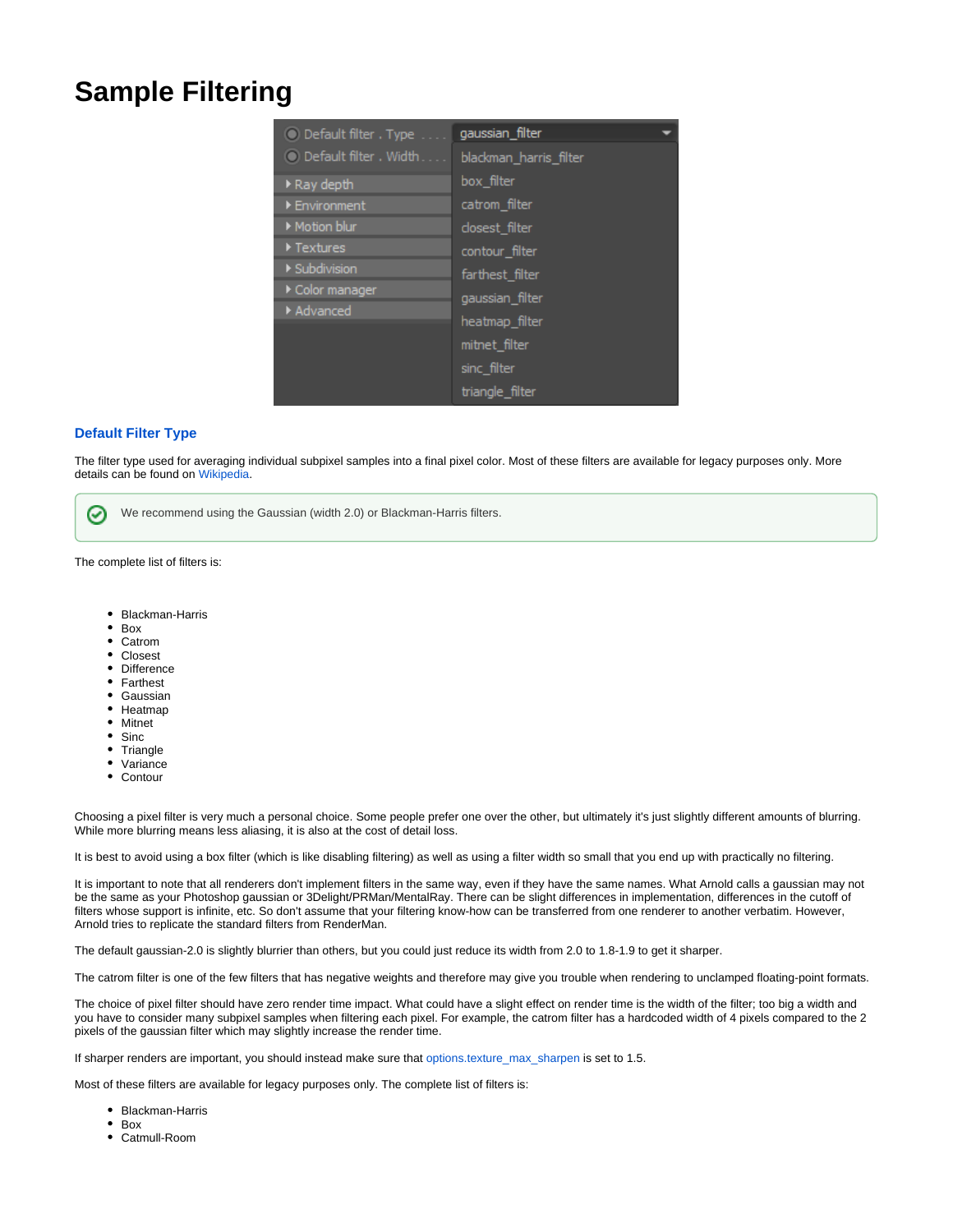- Gaussian (default)
- $\bullet$ Mitchnell-Netravali
- **Triangle**  $\bullet$
- $\bullet$ Variance
- Contour

We recommend using the default Gaussian (width 2.0) or Blackman-Harris filters.

## **Filter Width**

⊗

The width of the subpixel sample averaging filter, in pixels. For circularly symmetric filters, this is the diameter of the filter's support.



This example demonstrates the effect filter width can have on moire effects in your images. Increasing the filter width setting helps to reduce the moire effect.

This is more noticeable on the left side and top of the cube.